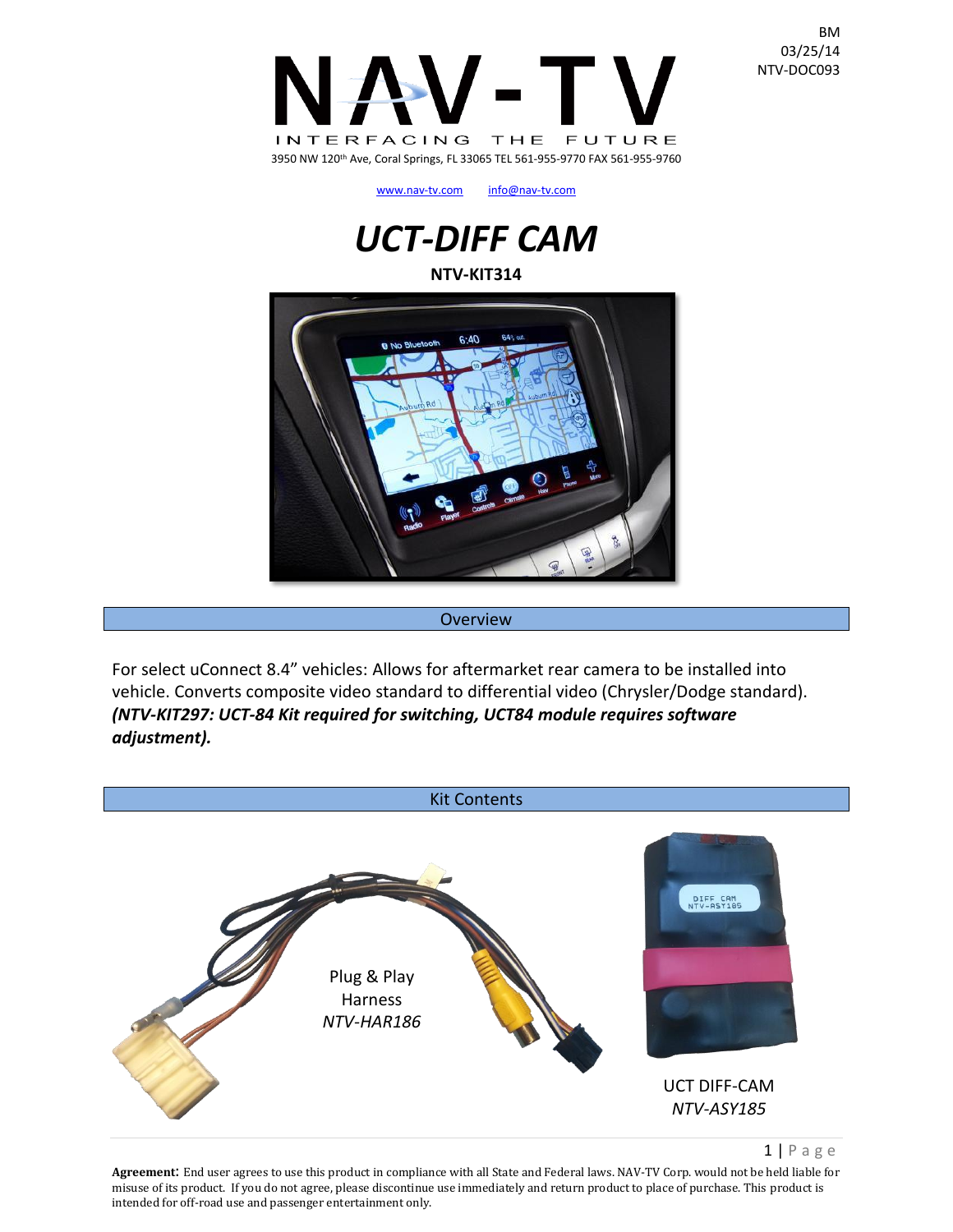#### Installation

- 1. Remove the **radio** (only) from the dashboard. This usually requires pulling some panels and a series of screws will hold the radio into the sub-dash.
- 2. Disconnect all harness from the radio and set the radio aside.
- 3. Reprogram the UCT84 module, make certain that the *'Rear view camera'* flag is set to *'ON'*.
- 4. Reconnect the UCT84 module into the vehicle.
- 5. Connect the white plug from the provided *DIFF Cam Harness* (see **figure 1** at the bottom of this page) to the radio.
- 6. Connect the camera's signal RCA to the female RCA labeled 'R CAM'.
- 7. Plug the DIFF Cam R1 board into the 14-pin connector located on the DIFF Cam harness.
- 8. Connect the Blue/White wire (combined with Gray/Black wire) to *Output 2* of the UCT84 module (White/Blue, pin 12).
- 9. If using *Output 1 (ACC OUT, White/Red, pin 11)* from the UCT-84 to power the camera, be sure to utilize a relay!
- 10. Reconnect the remaining plugs to the radio, remount and test for proper operation.



**Rear of uConnect radio**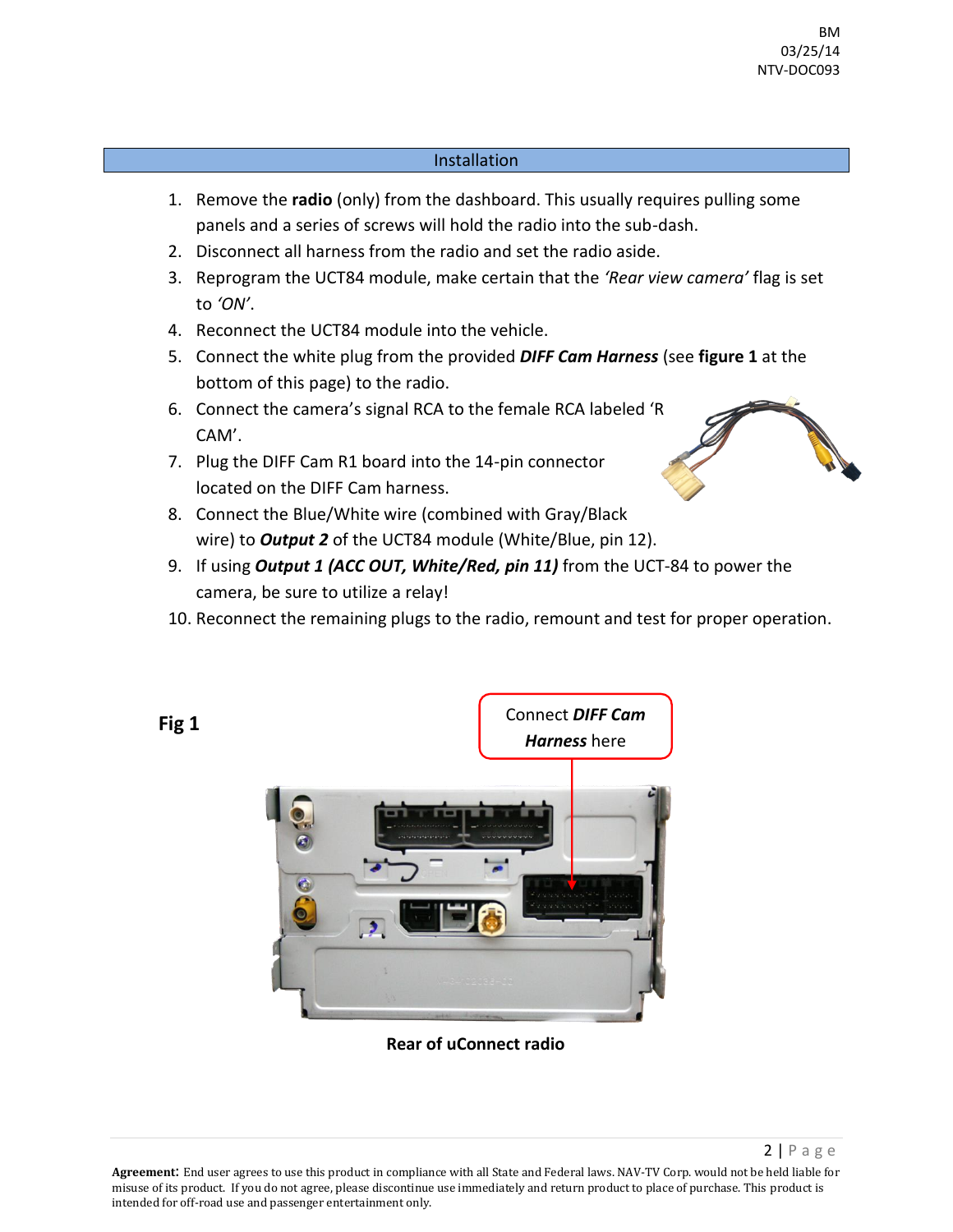#### DIFF-CAM Pin Out

| Pin $#$ | Description                       | Color        |  |
|---------|-----------------------------------|--------------|--|
| 3       | Ground (-)                        | <b>Black</b> |  |
| 6       | Reverse Input (combines w/ pin 8) | Gray/Black   |  |
| 8       | Reverse Input (combines w/ pin 6) | Blue/White   |  |
| 9       | <b>Composite Shield</b>           | [shield]     |  |
| 10      | <b>Composite Signal</b>           | Yellow       |  |
| 12      | DIFF $(+)$ to radio               | Brown/White  |  |
| 13      | DIFF (-) to radio                 | <b>Brown</b> |  |



**Wire side**

If using *Output 1 (ACC OUT, White/Red, pin 11)* from the UCT-84 to power the camera, be sure to utilize a relay!



3 | P a g e

**Agreement**: End user agrees to use this product in compliance with all State and Federal laws. NAV-TV Corp. would not be held liable for misuse of its product. If you do not agree, please discontinue use immediately and return product to place of purchase. This product is intended for off-road use and passenger entertainment only.